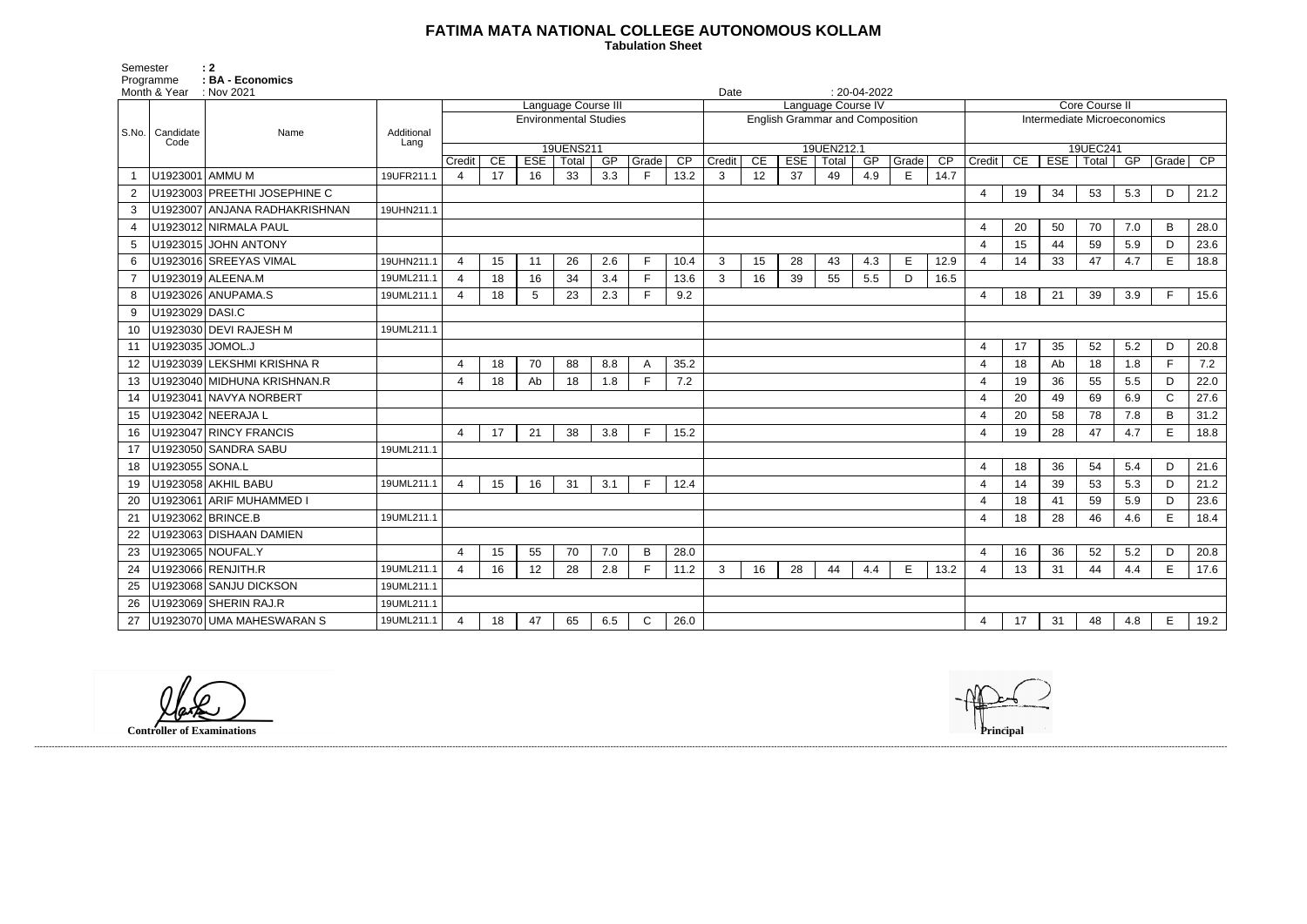|                |                         |                               |                    |        |    |            | <b>Complementary Course III</b>       |     |              |                                     | <b>Complementary Course IV</b> |    |                |                   |     |       |                 |  |
|----------------|-------------------------|-------------------------------|--------------------|--------|----|------------|---------------------------------------|-----|--------------|-------------------------------------|--------------------------------|----|----------------|-------------------|-----|-------|-----------------|--|
|                |                         |                               |                    |        |    |            | <b>Indian Government and Politics</b> |     |              | History of Modern India (1901-1920) |                                |    |                |                   |     |       |                 |  |
| S.No.          | Candidate<br>Code       | Name                          | Additional<br>Lang |        |    |            |                                       |     |              |                                     |                                |    |                |                   |     |       |                 |  |
|                |                         |                               |                    | Credit | CE | <b>ESE</b> | 19UPS231<br>Total                     | GP  | Grade        | $\overline{CP}$                     | Credit                         | CE | <b>ESE</b>     | 19UHY231<br>Total | GP  | Grade | $\overline{CP}$ |  |
| -1             | U1923001 AMMU M         |                               | 19UFR211.1         |        |    |            |                                       |     |              |                                     |                                |    |                |                   |     |       |                 |  |
| $\overline{2}$ |                         | U1923003 PREETHI JOSEPHINE C  |                    |        |    |            |                                       |     |              |                                     |                                |    |                |                   |     |       |                 |  |
| 3              |                         | U1923007 ANJANA RADHAKRISHNAN | 19UHN211.1         | 3      | 19 | 45         | 64                                    | 6.4 | C            | 19.2                                |                                |    |                |                   |     |       |                 |  |
| $\overline{4}$ |                         | U1923012 NIRMALA PAUL         |                    |        |    |            |                                       |     |              |                                     |                                |    |                |                   |     |       |                 |  |
| 5              |                         | U1923015 JOHN ANTONY          |                    |        |    |            |                                       |     |              |                                     |                                |    |                |                   |     |       |                 |  |
| 6              |                         | U1923016 SREEYAS VIMAL        | 19UHN211.1         | 3      | 18 | 28         | 46                                    | 4.6 | E            | 13.8                                |                                |    |                |                   |     |       |                 |  |
| $\overline{7}$ |                         | U1923019 ALEENA.M             | 19UML211.1         | 3      | 18 | 40         | 58                                    | 5.8 | D            | 17.4                                |                                |    |                |                   |     |       |                 |  |
| 8              |                         | U1923026 ANUPAMA.S            | 19UML211.1         |        |    |            |                                       |     |              |                                     | 3                              | 14 | 29             | 43                | 4.3 | E     | 12.9            |  |
| 9              | U1923029 DASI.C         |                               |                    | 3      | 19 | 53         | 72                                    | 7.2 | B            | 21.6                                |                                |    |                |                   |     |       |                 |  |
| 10             |                         | U1923030 DEVI RAJESH M        | 19UML211.1         |        |    |            |                                       |     |              |                                     |                                |    |                |                   |     |       |                 |  |
| -11            |                         | U1923035 JOMOL.J              |                    | 3      | 19 | 29         | 48                                    | 4.8 | E            | 14.4                                |                                |    |                |                   |     |       |                 |  |
| 12             |                         | U1923039 LEKSHMI KRISHNA R    |                    |        |    |            |                                       |     |              |                                     |                                |    |                |                   |     |       |                 |  |
| 13             |                         | U1923040 MIDHUNA KRISHNAN.R   |                    | 3      | 18 | 40         | 58                                    | 5.8 | D            | 17.4                                | 3                              | 16 | 54             | 70                | 7.0 | B     | 21.0            |  |
| 14             |                         | U1923041 NAVYA NORBERT        |                    |        |    |            |                                       |     |              |                                     |                                |    |                |                   |     |       |                 |  |
| 15             |                         | U1923042 NEERAJA L            |                    |        |    |            |                                       |     |              |                                     |                                |    |                |                   |     |       |                 |  |
| 16             |                         | U1923047 RINCY FRANCIS        |                    |        |    |            |                                       |     |              |                                     |                                |    |                |                   |     |       |                 |  |
| 17             |                         | U1923050 SANDRA SABU          | 19UML211.1         |        |    |            |                                       |     |              |                                     |                                |    |                |                   |     |       |                 |  |
| 18             | U1923055 SONA.L         |                               |                    | 3      | 18 | 36         | 54                                    | 5.4 | D            | 16.2                                | 3                              | 15 | 20             | 35                | 3.5 | F     | 10.5            |  |
| 19             |                         | U1923058 AKHIL BABU           | 19UML211.1         | 3      | 17 | 37         | 54                                    | 5.4 | D            | 16.2                                | 3                              | 3  | 28             | 31                | 3.1 | F.    | 9.3             |  |
| 20             |                         | U1923061 ARIF MUHAMMED I      |                    |        |    |            |                                       |     |              |                                     |                                |    |                |                   |     |       |                 |  |
| 21             |                         | U1923062 BRINCE.B             | 19UML211.1         |        |    |            |                                       |     |              |                                     |                                |    |                |                   |     |       |                 |  |
| 22             | U1923063 DISHAAN DAMIEN |                               |                    | 3      | 17 | 43         | 60                                    | 6.0 | $\mathsf{C}$ | 18.0                                |                                |    |                |                   |     |       |                 |  |
| 23             |                         | U1923065 NOUFAL.Y             |                    |        |    |            |                                       |     |              |                                     |                                |    |                |                   |     |       |                 |  |
| 24             |                         | U1923066 RENJITH.R            | 19UML211.1         |        |    |            |                                       |     |              |                                     | 3                              | 17 | 28             | 45                | 4.5 | E     | 13.5            |  |
| 25             |                         | U1923068 SANJU DICKSON        | 19UML211.1         |        |    |            |                                       |     |              |                                     |                                |    |                |                   |     |       |                 |  |
| 26             |                         | U1923069 SHERIN RAJ.R         | 19UML211.1         |        |    |            |                                       |     |              |                                     |                                |    |                |                   |     |       |                 |  |
| 27             |                         | U1923070 UMA MAHESWARAN S     | 19UML211.1         |        |    |            |                                       |     |              |                                     | 3                              | 8  | $\overline{2}$ | 10                | 1.0 | F     | 3.0             |  |

**Controller of Examinations** 

------------------------------------------------------------------------------------------------------------------------------------------------------------------------------------------------------------------------------------------------------------------------------------------------------------------------------------------------------------------------------------------------------------------------